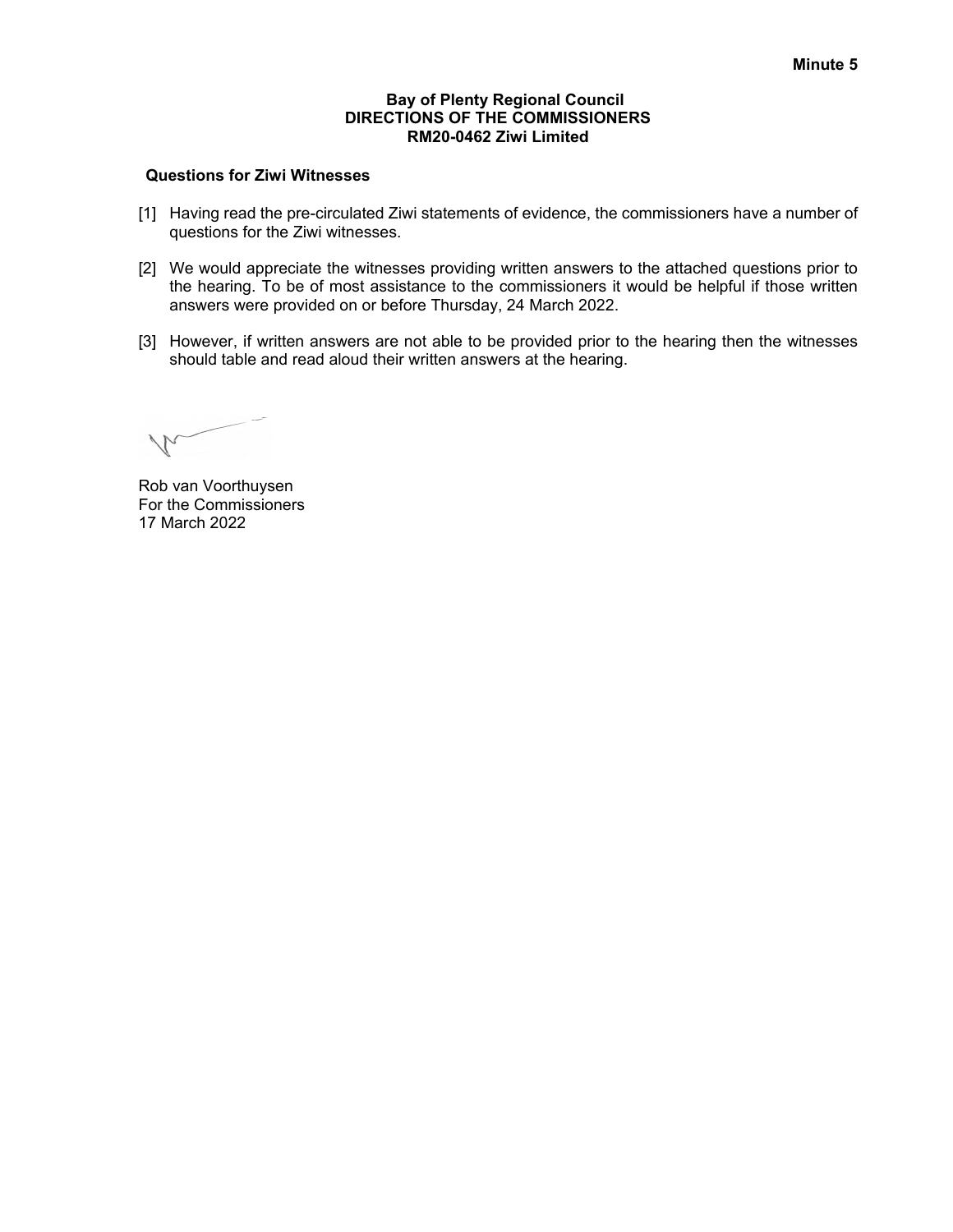### **QUESTIONS FOR ZIWI WITNESSES**

# **Tom Coughlan**

| Para | Question                                                                                                                                                                                                                                 |
|------|------------------------------------------------------------------------------------------------------------------------------------------------------------------------------------------------------------------------------------------|
| 9    | What is the anticipated date when operations in Napier will commence?                                                                                                                                                                    |
| 20   | You refer to other sources of odour in the local industrial area.<br>Do any of these sources emit odour of a similar character to the odour<br>discharged from Ziwi?                                                                     |
| 8    | Please explain the reasons for opting for total odour containment and treatment<br>via chemical scrubber at the Awatoto site (as discussed briefly in Ms Ryan's<br>review).<br>Why was an odour scrubber not proposed for the new plant? |

## **Roger Cudmore**

| Para | Question                                                                                                                                                                                                                                                                                                                                                              |
|------|-----------------------------------------------------------------------------------------------------------------------------------------------------------------------------------------------------------------------------------------------------------------------------------------------------------------------------------------------------------------------|
| 48   | Is that "long-term odour effects" (or chronic odour) assessment technique<br>relevant given the 12-month maximum duration now sought by Ziwi?                                                                                                                                                                                                                         |
| 93   | Are those key operating parameters currently contained in the recommended<br>conditions?                                                                                                                                                                                                                                                                              |
| 21   | Have fugitive odours discharged via the two 15m high vents now been reduced<br>to the extent anticipated?<br>Has any testing been undertaken to verify the odour emission rate from the<br>vents?<br>Do you expect that a 2000 OU/s emission limit for both vents (as modelled) could<br>be met?                                                                      |
| 33   | You estimate an odour emission rate from the driers in the order of 12,0000U/s,<br>based on monitoring of emissions from the scrubber treating two driers in<br>August 2021.<br>Does this indicate that there may be difficulties in complying with the<br>proposed 10,0000U/s emission limit for the drier discharge, or has the<br>scrubber been optimised further? |
| 46   | You note that frequent exposure to low to moderate intensity odour can cause a<br>chronic nuisance effect.<br>Please explain how this differs from an "objectionable or offensive" odour<br>effect arising from repeated exposure.<br>Is there any difference in practice?<br>Ξ                                                                                       |
| 52   | Have the suggested Odour Hour frequency targets of less than 5% for industrial<br>areas and 2% for residential areas been applied to other assessments in NZ?                                                                                                                                                                                                         |
| 34   | What odour emission testing regime is proposed to confirm ongoing compliance<br>with the emission limits?<br>Are quantitative odour monitoring results now available for the drier and vent<br>discharges?                                                                                                                                                            |